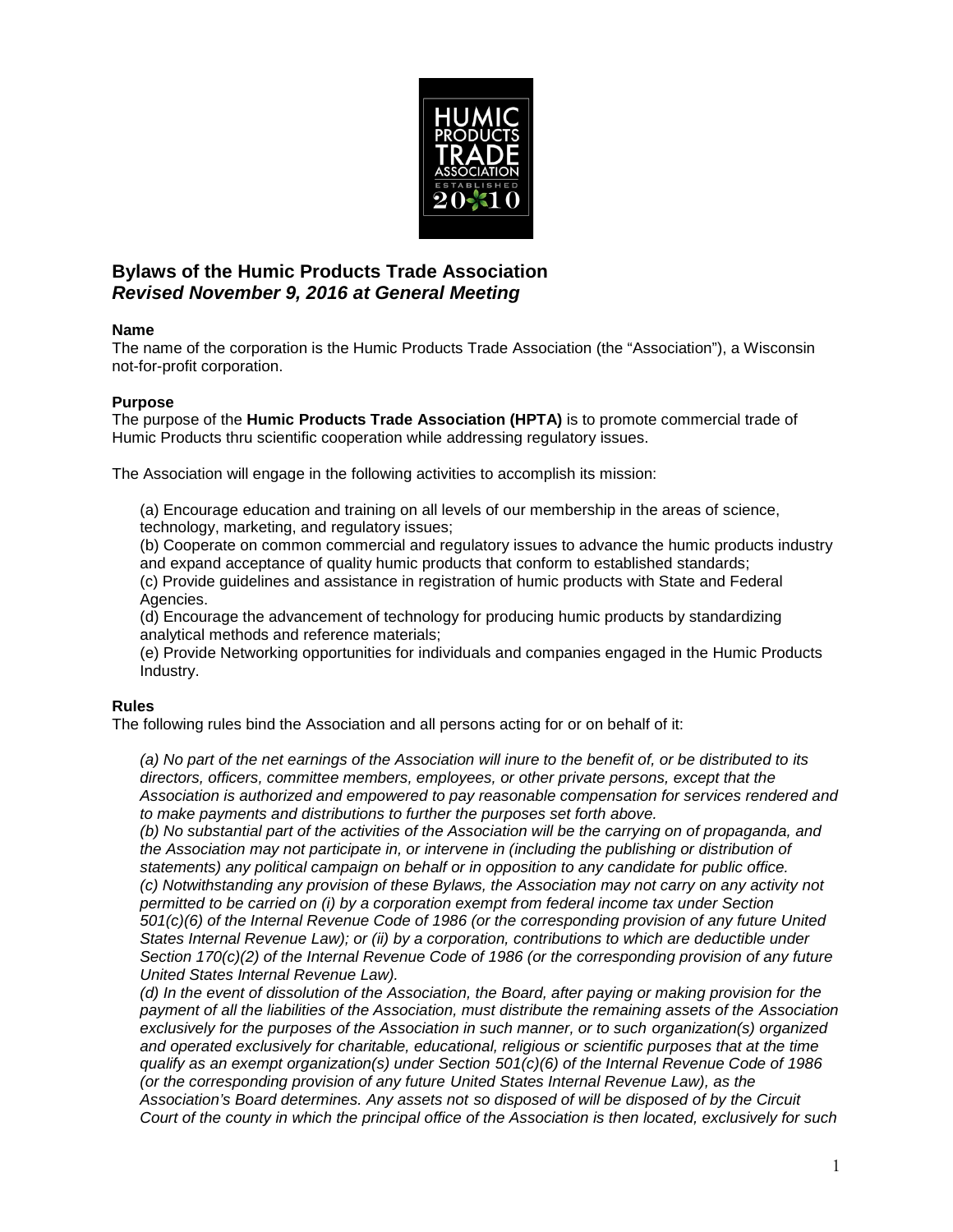*purposes in such manner, or to such organization or organizations, which are organized and operated exclusively for such purposes, as the Court determines.*

### **Offices**

The Association will have and continuously maintain in the State of Wisconsin a registered office and a registered agent whose office is identical with the registered office, and may have other offices within or outside the State of Wisconsin as the Board determines.

### **Members**

## **Membership Eligibility and Categories**

Membership may be granted to any corporation, partnership, company, individual proprietorship, individual or organization that: (i) is interested in and agrees to support the purposes and activities of the Association; (ii) agrees to abide by these Bylaws, the Association's Code of Ethics, and such other rules and regulations as the Association may adopt; and (iii) meets any additional criteria established by the Board of Directors for each category of membership in the Association. Members may be Individual Members, Honorary Members or Corporate Members.

### **Categories of Membership**

(a) Individual Member; An Individual Member is

an individual, who is neither an Honorary Member nor an individual proprietorship, who otherwise meets the Membership Eligibility requirements. Individual Members shall not be listed in the Membership Directory on the Association web site, nor shall they receive voting rights. Individual Membership may be denied or revoked should the Governing Board determine a Corporate Membership is the appropriate membership category for the applicant or member. The Governing Board may designate sub-categories of Individual Members as it determines appropriate.

(b) Honorary Member; An Honorary Member is an individual who has rendered unusual service to the Association or to a field consistent with areas of interest to the Association. Such individual may be nominated as an Honorary Member by any Member. Honorary Membership is granted by unanimous consent of the Governing Board and does not include voting privileges.

(c) Corporate Member; A Corporate Member is a corporation, partnership, company or individual proprietorship which otherwise meets the Membership Eligibility requirements. This category of membership includes a listing in the Membership Directory on the Association web site and voting rights. The Governing Board may designate sub-categories of Corporate Members as it determines appropriate.

### **Application**

All applicants for membership in the Association must complete and submit a *Membership Application and a signed copy of the Code of Ethics* form to the Secretary/Treasurer. The application is subject to approval under criteria and procedures established by the Governing Board. An applicant's membership is effective after the membership application is approved and applicable dues have been paid.

### **Voting Rights and Privileges**

Each member with voting privileges may exercise and enjoy such rights as the Board deems consistent with these Bylaws. Each member with voting privileges is entitled to one vote with respect to electing Board Members who ultimately govern and discharge HPTA's activities.

### **Corporate Representation**

Each Corporate Member must designate in writing to the Secretary/Treasurer an individual ("Designated Representative") who will represent it for the purpose of exercising the Corporate Member's voting right. The vote of a Designated Representative is the Corporate Member's vote.

### **Resignation**

A member may resign from membership by written notice to the Secretary/Treasurer. A member who resigns from the Association is not entitled to a refund of dues.

### **Suspension and Termination of Membership**

Membership in the Association may be suspended or terminated for cause. Sufficient grounds for cause to suspend or terminate membership include, but are not limited to, non-payment of any dues or assessments, a violation of the Bylaws, Code of Ethics or any rule or practice of the Association, or any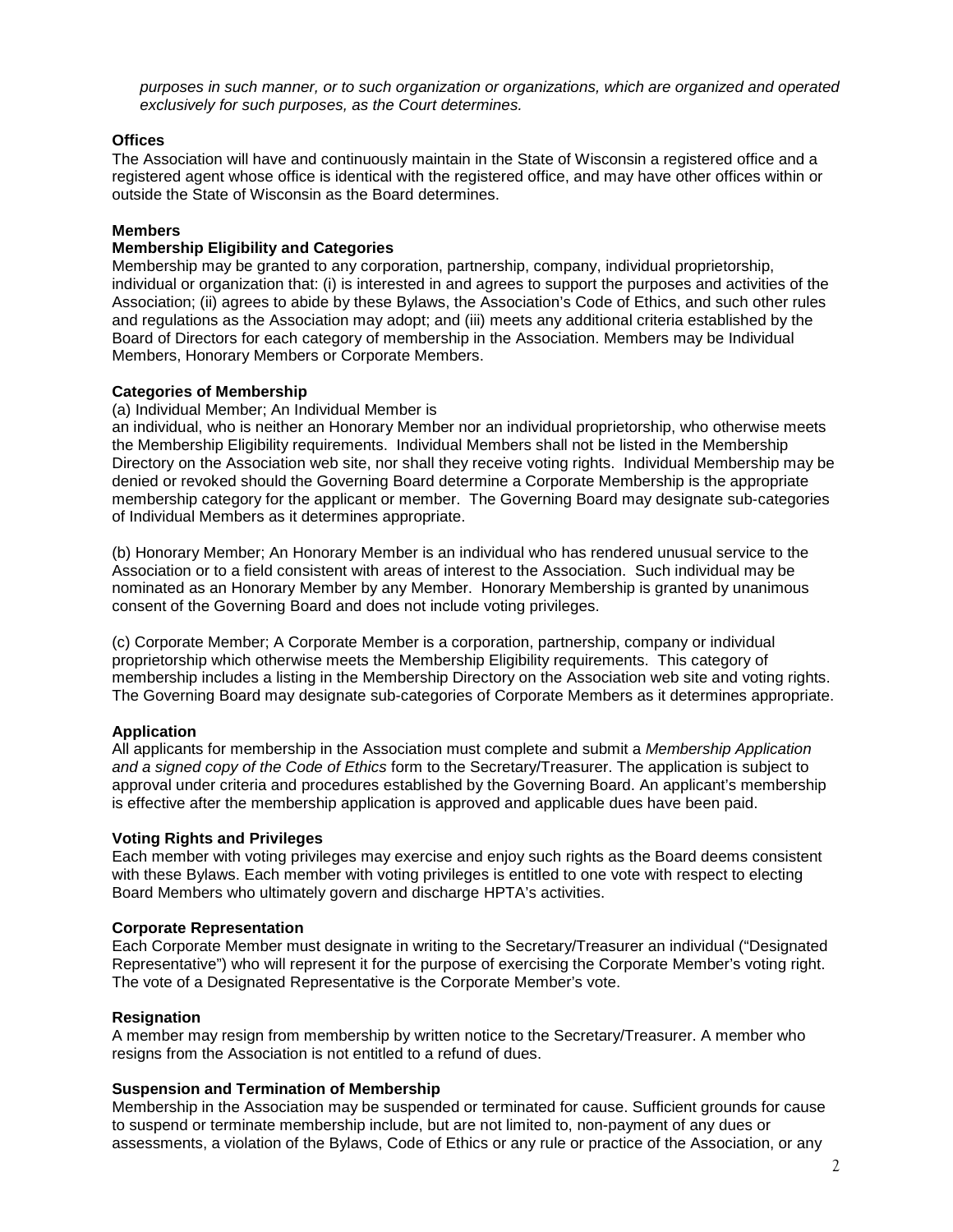other conduct prejudicial to the interests of the Association. Suspension or termination shall be by an affirmative vote of 2/3 of the Board. In such an event, no dues are reimbursed to the member.

### **Dues and Assessments**

The Board determines the initial and annual dues for each category and sub-category of all members of the Association and the time for paying such dues and assessments, if any. Under special circumstances, the Board may waive the annual dues and/or assessments for any member. A member becomes ineligible for membership if they are more than ninety (90) days in default in the payment of any dues or charges

### **Meetings**

### **General Meeting**

An annual General Meeting of members will be held each year to discuss business matters related to the Association, elect a Board, and share information to support the mission of the Association. The time and place is to be determined by the Board.

### **Special Meetings**

Special meetings of the voting members may be called by a majority of the Board or upon written request to the President. The Board determines the time and place for holding special meetings.

### **Notice**

Notice of any general or special meeting of the voting members must state the time, date, place, and purpose of the meeting and must be delivered not less than sixty (60) days before the date of the meeting to each member of record entitled to vote at such meeting.

### **Quorum**

The presence in person or by proxy of not less than fifty percent (50%) of the members eligible to vote constitutes a quorum for the transaction of business at any duly-called meeting of the members. If a quorum is not assembled by 30 minutes after the announced time of the meeting, the Board may declare that the assembled members constitute a quorum.

### **Proxies**

At each meeting of the members, every member entitled to vote on a matter may authorize another person or persons to act for him or her by proxy executed in writing by such member or by his duly authorized attorney-in-fact.

### **Communications Equipment**

Meetings of the members may be held through the use of a conference telephone or other communications equipment by means of which all persons participating in the meeting can communicate with each other. Participation in such meeting constitutes attendance and presence in person at the meeting of the person or persons so participating.

### **Mail Vote**

Voting by mail, including electronic mail, is permitted in lieu of a vote at a duly-called meeting for any item of business, including the election of directors. For the election of directors and officers, the act of a majority exceeding fifty percent (50%) of the eligible voting members returning ballots by a date certain is an act of the membership. For matters other than the election of officers and directors, the act of a majority or more voting members returning ballots by a date certain is an act of the membership, unless the action of a greater number is required by law, the Articles of Incorporation, or these Bylaws.

### **Governing Board of Directors**

### **Authority and Responsibility**

The affairs of the Association are managed by the Board of Directors ("Board"), which supervises controls and directs the Association's affairs, determines and revises its policies within the limits of these Bylaws, actively promotes its purposes, and exercises discretion in collecting and disbursing its funds. The Board may adopt rules and regulations for conducting its business as it deems advisable and may, in executing the powers granted, appoint agents it considers necessary or appropriate.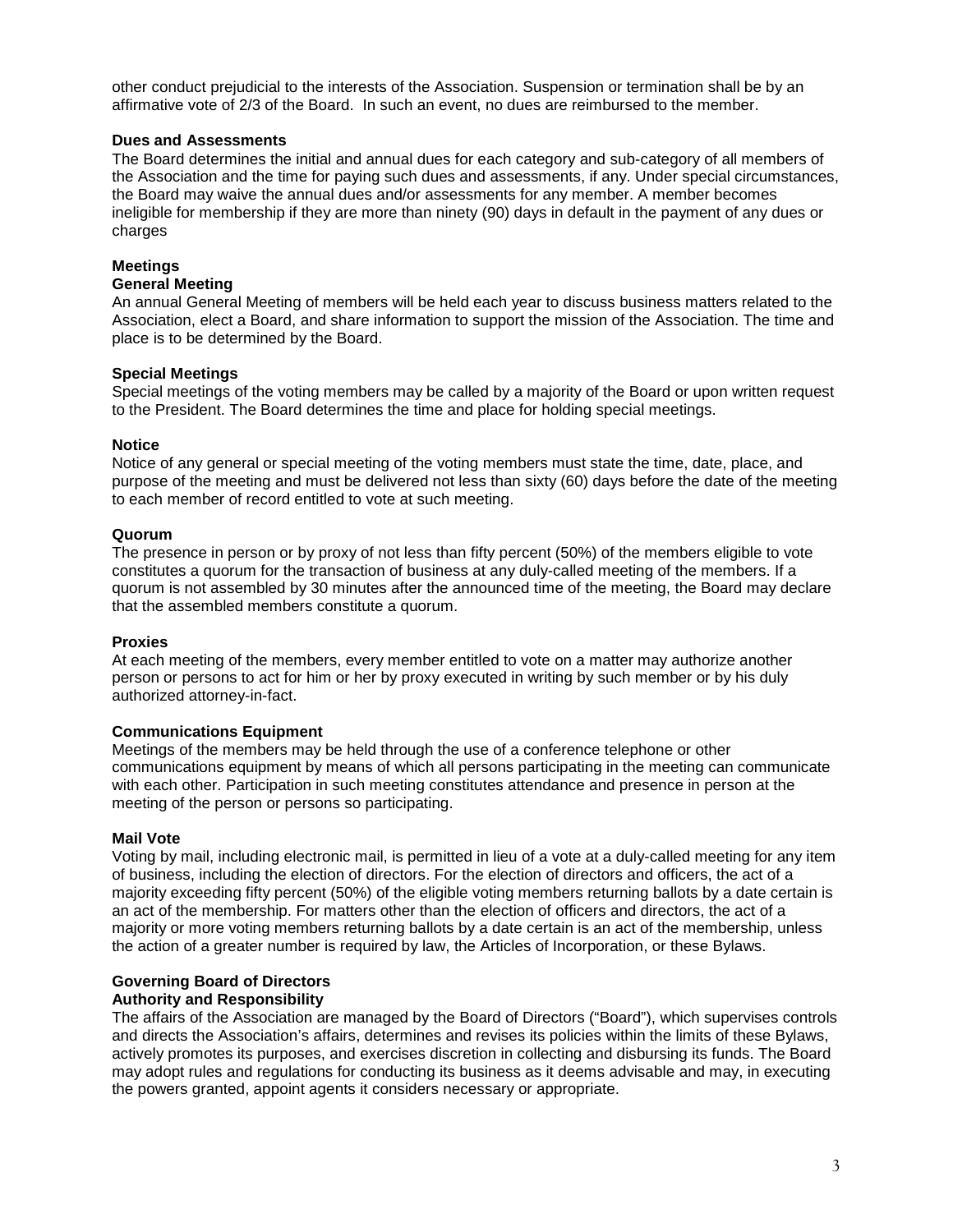### **Composition, Qualifications, Selection and Term**

The Board is composed of the President, Vice President, Secretary/Treasurer, two Members-at-large and a Science Advisor, all elected by the membership. Board members will be elected every two years beginning in 2010. The Science Advisor is an ex-officio position carrying the full responsibilities of a member. The Science Advisor has voting rights within the board of directors and membership. Science advisors serving on the board, who are involved in industry will be required to pay dues, non industry science advisors may not have to pay dues based on the board's recommendation.

### **Regular Meetings**

The Board may provide by resolution the time, date and place for holding a regular Board meeting every six months and additional special meetings without other notice than the resolution.

### **Special Meetings**

Special meetings of the Board may be called by, or at the request of, the President or majority of other Board members upon a written request to the Secretary/Treasurer. The person(s) calling any special meeting of the Board must set forth in the notice the purpose, time and place of the special meeting.

### **Notice**

Notice of any special meeting of the Board must be given at least 5 days prior to the meeting, by written notice delivered personally, by mail, e-mail or by facsimile transmission to each Board member at his or her address as shown in the records of the Association; but in the case of a special meeting held through the use of a conference telephone or other communications equipment by means of which all persons participating in the meeting can communicate with each other; notice of the meeting must be given at least 24 hours prior thereto. Any Board member may waive notice of any meeting. A Board member's attendance at any meeting constitutes a waiver of notice of the meeting, except where a Board member attends a meeting for the express purpose of objecting to the transaction of any business because the meeting is not lawfully called or convened.

### **Quorum**

A majority of four voting Board members constitutes a quorum for the transaction of business at any duly called meeting of the Board. If less than a quorum is present members present will adjourn the meeting.

### **Manner of Acting**

The act of a majority of the Board members present at a duly-called meeting at which a quorum is present is the act of the Board, unless the act of a greater number is required by law, the Articles of Incorporation or these Bylaws.

### **Resignation**

Any Board member may resign at any time by giving written notice to the Secretary/Treasurer, which resignation is effective only upon the approval of a majority of the remaining voting members of the Board. In addition, if any Officer or member fails to attend at least two of the last three regularly scheduled. Board meetings without being excused, the failure to attend will constitute a tender of the individual's resignation as a Board member. The President will appoint new members to keep the Board whole in the event of resignation with the appointed member serving the remainder of the term of the resigning member.

### **Removal**

Any Board member may be removed by the individuals of the Board, whenever, in their judgment, the best interests of the Association would be served by such removal. Removal of a Board member may be recommended by a 2/3 majority of the Board or by a petition signed by 25% of the Association's eligible voting members.

### **Vacancies**

In the event of the death, or inability to act of a Board member, the President, with the approval of the Board members, may appoint a successor for the balance of the unexpired term.

### **Compensation**

Board members may not receive any remuneration for their services as Board members; however, the Board, by the affirmative vote of the majority of members, may authorize the reimbursement of reasonable expenses incurred in the performance of their duties. Nothing contained herein will be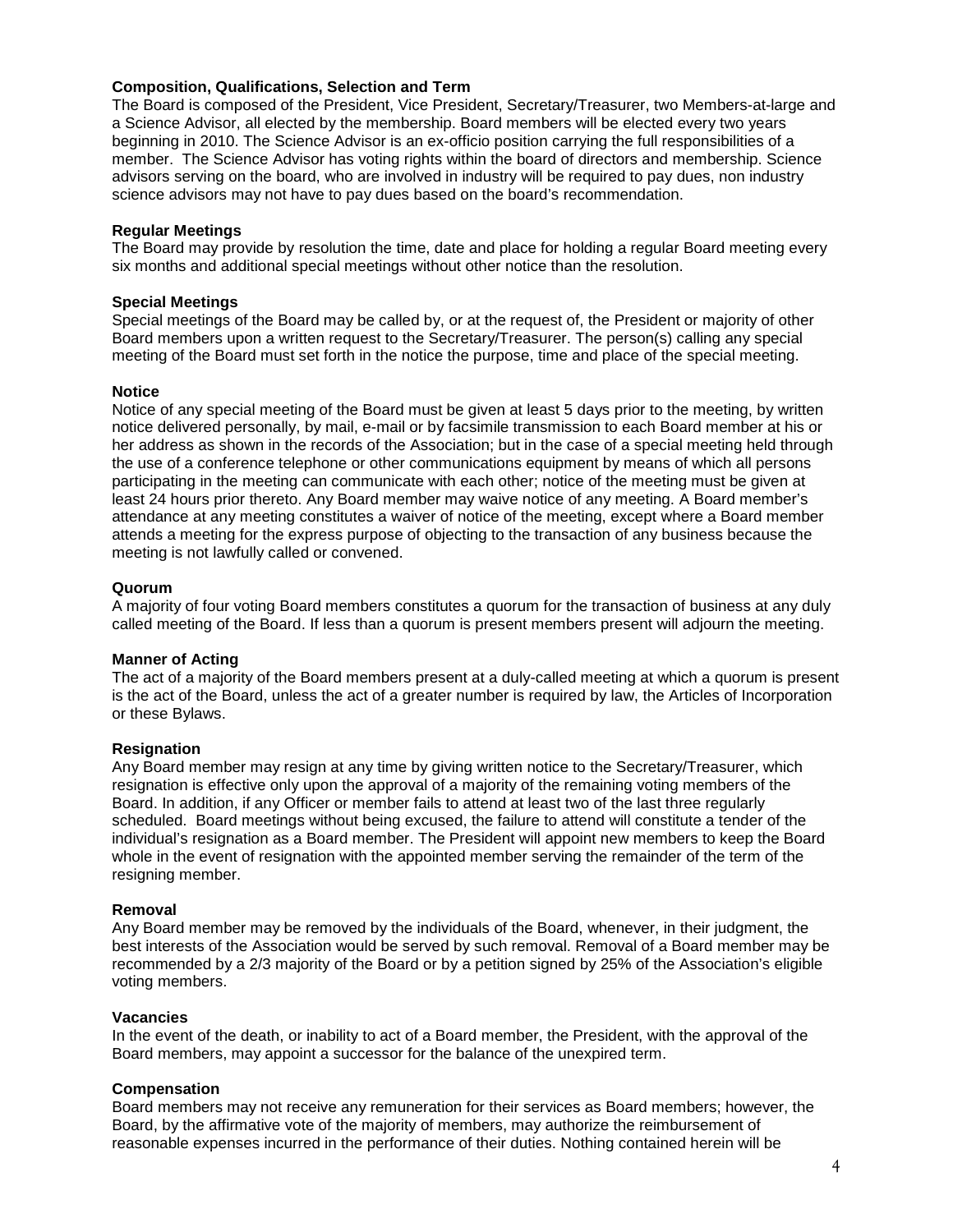construed to preclude any Board member from serving the Association in any other capacity and receiving reasonable compensation for such service.

#### **Action by Written Consent**

Any action requiring a vote of the Board may be taken without a meeting if there is consent in writing, setting forth the action taken. Consent must be signed by all of the Board members in good standing at the time of the consent

### **Officers**

The officers of the Association are a President, Vice President, and Secretary/Treasurer, all of whom must be Association members. In addition, the Board, at its discretion, may elect or appoint other officers it deems desirable, who will have authority to perform the duties prescribed from time to time. Newly appointed members must be approved by 2/3 vote of the Board.

### **Election and Tenure**

Officers are elected by the board of directors at the first board meeting following the board elections. Officers serve until their successors are duly elected, qualified and take office.

### **President**

The President is essentially the chief executive officer of the Association. In general, the President supervises and directs all of the Association's business affairs, subject to the Board's direction and control. The President presides at all meetings of the Board and, in general, performs all duties customarily performed by a corporation's president. The President may sign, with the Secretary/Treasurer or any other proper officer authorized by the Board, any instruments which the Board has authorized to be executed, except documents the execution of which are expressly delegated by law, the Articles of Incorporation, these Bylaws, or the Governing Board of Directors to some other officer or agent of the Governing Board.

### **Vice President**

The Vice President assumes the duties of the President if the President is absent or is unable or unwilling to act. At the President's direction, the Vice President represents the President at events and meetings important to the Association, handles special assignments, and, in general, performs all duties customarily performed by a corporation's vice president.

### **Secretary/Treasurer**

The Secretary/Treasurer keeps minutes of the meetings of the Board and the Association in one or more books maintained for that purpose; sees that all notices are duly given in accordance with applicable law, the Articles of Incorporation and these Bylaws; is custodian of the corporate records; serves as chairperson of the Membership; and, in general, performs all duties customarily performed by a corporation's Secretary/Treasurer and other duties that the President or the Board assigns. The Secretary/Treasurer's duties may be assigned in whole or in part to the President. The Secretary/Treasurer is the principal accounting and financial officer of the Association and is responsible for the maintenance of adequate books of account for the Association; has charge and custody of all funds and securities of the Association, and is responsible for the receipt and disbursement of deposits, funds and securities of the Association in banks, trust companies or other depositories that are selected in accordance with these Bylaws. Requests of an annual audit of the Association's books will be conducted by a certified public accounting firm. The Secretary/Treasurer will present the Association's "financial state of affairs" at each Board meeting as well as the entire membership at the annual General meeting.

### **Vacancies**

A vacancy in the office of President, Vice President, or Secretary/Treasurer will be filled from within the Governing Board by 2/3 vote. The replacement will serve out the remainder of the term of the vacating member. The new president will then chose his replacement to serve out his unfulfilled term. The replacement must be approved by 2/3 vote of the Board.

#### **Adoption and Publication of Methods of Analysis and Recommended Practices Official Laboratory Methods and Recommended Practices**

The Association investigates, adopts and publishes such methods and practices in the field of humic products and related materials as may appear to be in the public interest, advancement of the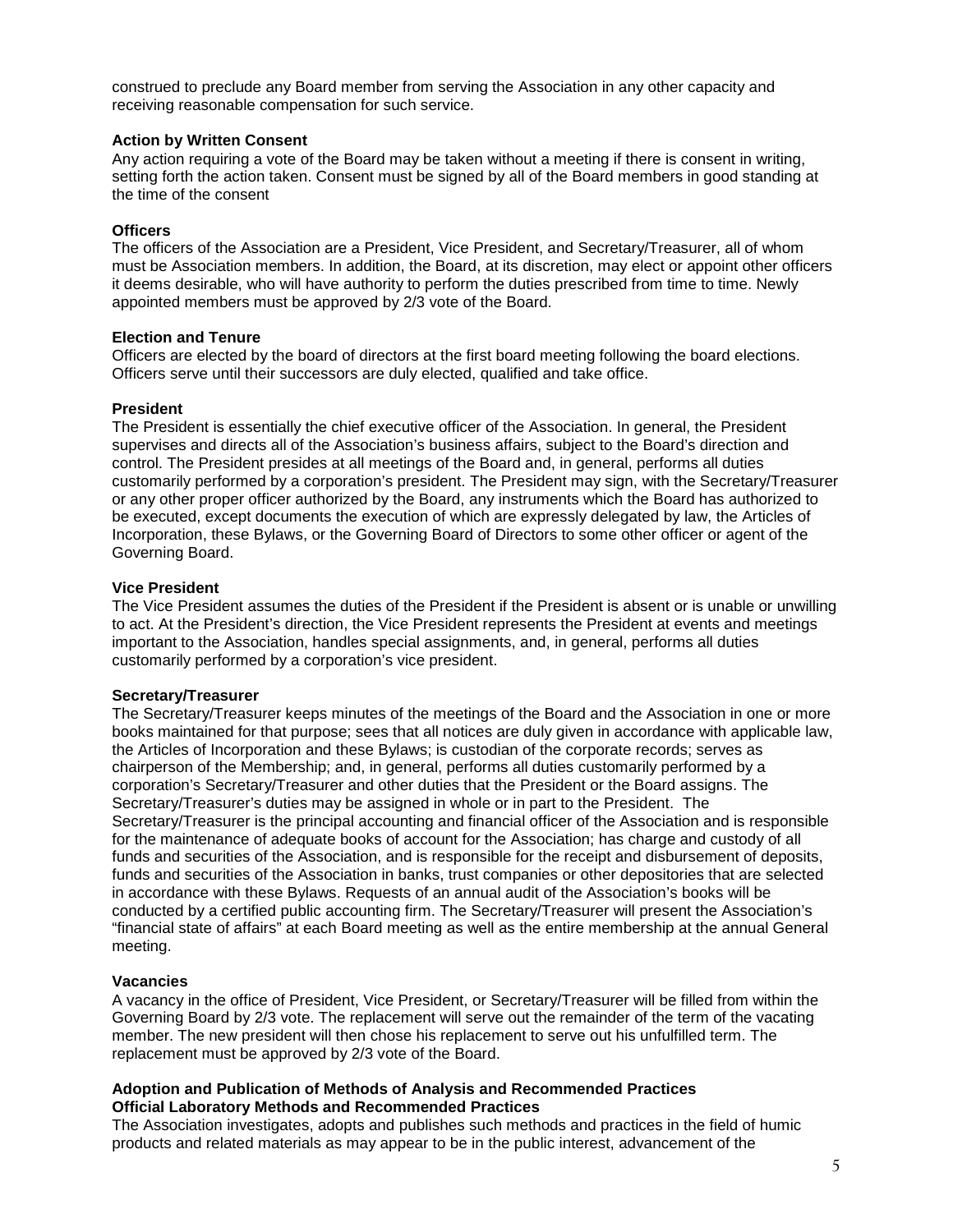Association, or to expand use of humic products in commerce. This publication is called "Official Methods and Recommended Practices of the Humic Products Trade Association".

### **Technical Methods and Practices Require Approval by the Membership**

All proposed methods of analysis or recommended technical procedures shall be validated by technical committees of the Association, prior to being endorsed by the Association. If approved by the Association, they shall be referred to as either an Official Method or a Recommended Practice, depending on the extent of the validation study.

### **Procedure for Approval of Methods and Practices**

The Board of Directors shall review all proposed technical Methods or Practices upon written request by a member to the Secretary/Treasurer. The Secretary/Treasurer will distribute the request to the Board members. The Board shall have sixty (60) days from the time of receipt of the request to review the request and make a ruling. If the request fails to be approved by a simple majority of the Board, the official reason for the disapproval shall be communicated in writing by the President to the petitioner. If a majority of the Board is in favor of investigating a proposed method or practice, the President shall notify the membership that a Technical Committee will be assembled for the specific purpose of validating a proposed Method or Practice. The notice shall outline the goals of the proposal, projected costs, and a summary of the committee's duties. After thirty (30), but not more than sixty (60) days from the time of the notice, the President will appoint a Technical Committee composed of a minimum of three (3) associations members who will establish standards for the proposed method or practice. The committee shall communicate regularly with the President and may seek the advice of experts from outside the membership. The committee will submit verbal and written progress reports to the Board at each general meeting of the Board.

The Technical Committee shall have one (1) year from the time that the committee was formed to complete its investigation and submit its recommendation to the Board. If a majority of the Board accepts the recommendation of the Technical Committee, the Secretary/Treasurer shall present the proposed Method or Practice to the Association for approval by the membership. A 2/3 majority vote in the affirmative of those members returning the ballots to the Secretary/Treasurer by a date certain shall constitute approval by the Association.

### **Publication, Review and Update of Methods**

All Official Methods and Recommended Practices are published, reviewed and updated in accordance with Association policies.

### **Special Project Committees**

Special Project Committees may be formed by the Board upon written request submitted by a member of the Association to the Secretary/Treasurer. Requests for the formation of a Special Project Committee shall include historical background to establish why there is a need for a special project, the purpose of the project, its objectives, estimated cost and the scope of the project. Upon receipt of a request, the Secretary/Treasurer will distribute the request to the Board members.

The Board shall have sixty (60) days to review a project request and make a ruling. If the request fails to be approved by a simple majority of the Board, the official reason for the disapproval shall be communicated in writing by the President to the petitioner. If a majority of the Board votes in favor the proposed project, the Board shall instruct the President to notify the membership of the Board's intent to assemble a Special Project Committee. The notice shall outline the goals of the proposal and a summary of the committee's duties. After thirty (30), but not more than sixty (60) days from the time of the notice, the President will appoint a Special Project Committee composed of a minimum of three (3) associations members. The committee shall communicate regularly with the President and may seek the advice of experts from outside the membership. The committee will submit verbal and written progress reports to the Board at each general meeting of the Board.

### **Indemnification of Directors and Officers**

The Association and its members will indemnify all Board members (Directors), employees, and agents to the full extent permitted by the State of Wisconsin and must purchase insurance for such indemnification for the board in an amount to be determined by the board in an amount to be determined by the board to the full extent determined from time to time by the Board.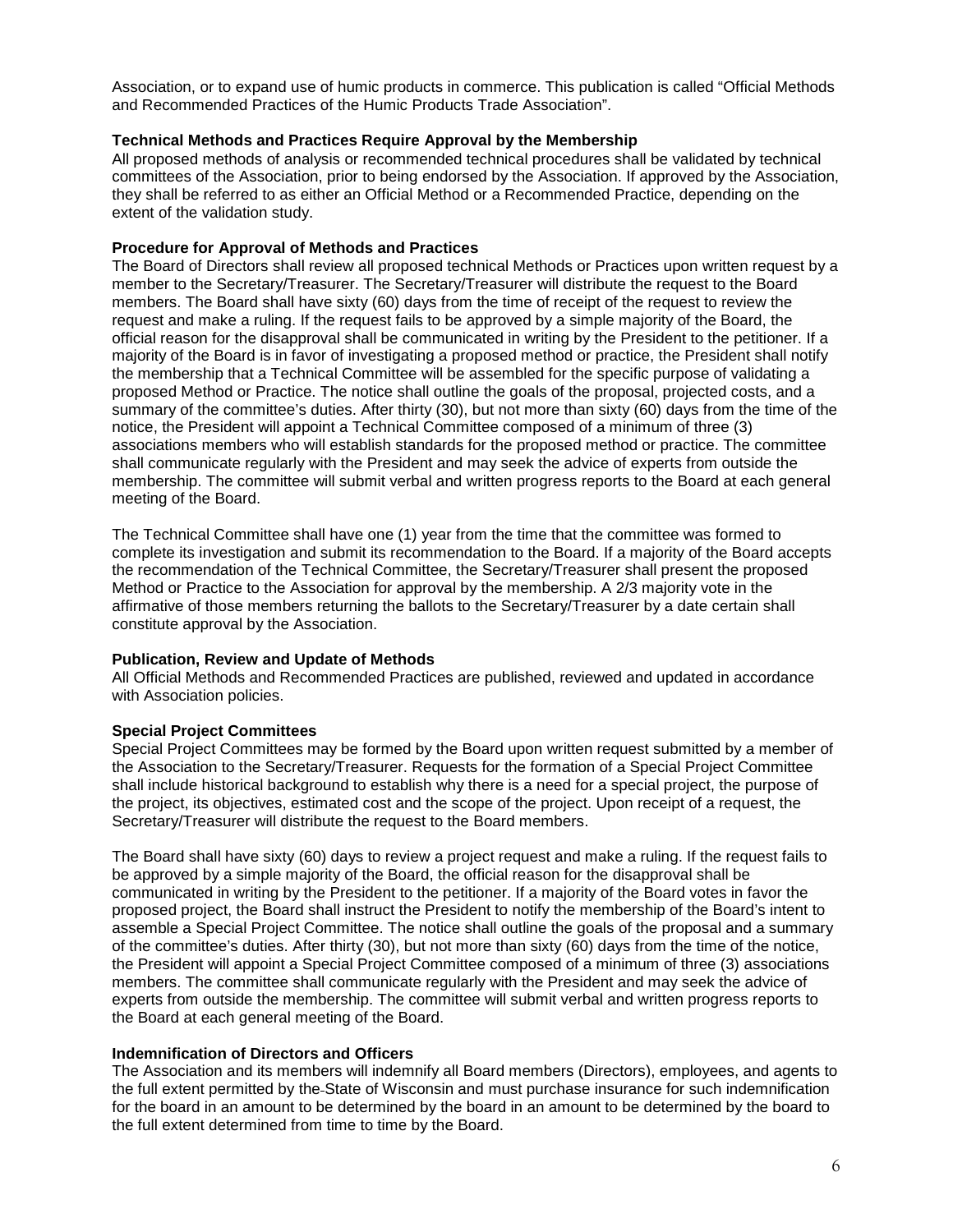### **Finance**

**Contracts** The Governing Board may authorize any officer or agent of the Association, in addition to the officers authorized by these Bylaws, to enter into any contract or execute and deliver any instrument in the name of and on behalf of the Association, and such authority may be general or confined to specific instances. All contracts or binding obligations valued over \$1000.00 must be reviewed by the board of directors prior to signing.

### **Payment of Indebtedness**

All checks, drafts or other orders for the payment of money, notes or other evidences of indebtedness issued in the Association's name must be signed by those Association officers or agents that the Board has determined by resolution. In the absence of a determination by the Board, such instruments must be signed by the Treasurer and countersigned by the President of the Association.

### D**eposits**

All Association funds must be deposited to the credit of the Association in banks, trust companies, or other depositories that the Board selects.

### **Books and Records**

The Association will keep correct and complete books and records of account and will also keep minutes of the proceedings of the Board, all committees having Board authority, and all meetings of the Association. The Association's books and accounts will be audited annually by an independent accounting firm selected by the Board.

### **Fiscal Year**

The HPTA fiscal year follows the calendar year.

### **Waiver of Notice**

Whenever any notice is required to be given under applicable law, these Bylaws, waiver of notice in writing signed by the person or persons entitled to the notice, whether before or after the time stated in the notice, is deemed equivalent to the giving of appropriate notice.

### **Amendments**

These Bylaws may be altered, amended or repealed and new bylaws may be adopted by an affirmative vote of a majority of the Membership. Amendments to provisions affecting the substantive rights of voting members also require and will become effective only upon the approval of the majority voting members at a meeting at which a quorum is present.

### **Code of Ethics and Business Conduct**

This Code of Ethics is incorporated into the Bylaws of the Humic Products Trade Association.

### **Branding, Licensing and Intellectual Property**

The Humic Products Trade Association logo, graphics, name, intellectual property and affiliations are controlled by the board at the board's discretion to the benefit of HPTA.

### **Record Keeping**

All of the Association's books, records, accounts and financial statements must be maintained in reasonable detail, must appropriately reflect the Association's transactions, and must conform to applicable legal requirements.

### **Transparency**

All of the Association's business shall be conducted in an open manner. Records of the official business of the Association shall be available to members upon request. The Association has no right to the nonpublic information, trade secrets or proprietary information of its members.

### **Expectations of Members**

Members must conform to the Bylaws, Code of Ethics & Business Conduct, and any other policies and regulations of the Association. Members must conform to all the regulatory requirements of their respective federal, state and local governments. Members are encouraged to fund and work cooperatively on industry-wide issues.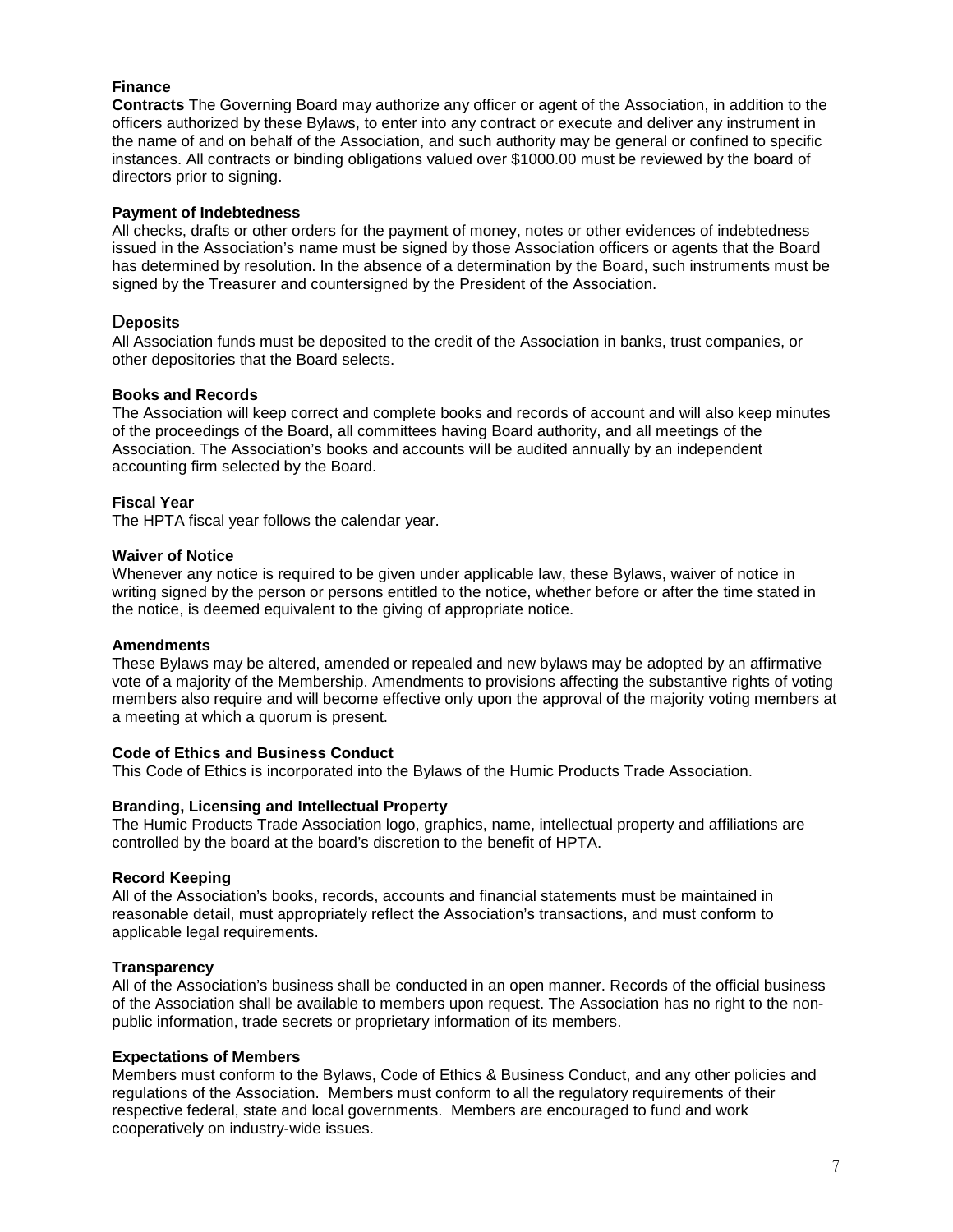#### **Fair and Honest Business**

All business transactions should be conducted in a fair and truthful manner, including all dealings with vendors and customers. Members will not engage in false or misleading advertising. Members may identify themselves as a Humic Products Trade Association member in advertising and marketing materials. However, Association involvement should not be used for personal or partisan gain. Members may not infer Humic Products Trade Association (HPTA) endorsement of any of their products.

#### **Collusion**

Collusion among members is forbidden. Collusion is defined as improper secret agreements between two or more entities, to defraud or deprive others of their property or rightful share, or to otherwise indulge in a forbidden, illegal, or illegitimate activity. Collusion is any agreement with another manufacture or marketer of humic products to inhibit price competition by raising, depressing, fixing, or stabilizing prices, discounts or credit terms. It includes, but not limited to; agreeing to selling a good or commodity at the same price; using the same formulas for computing selling prices; making market allocations where competitors agree to not compete with each other in specific markets, by dividing up geographic areas, types of products, or types of customers.

#### **General Conduct**

Members should conduct themselves in a professional manner with all competitors and regulatory agencies. When the business conduct of any member becomes prejudicial to the character and welfare of the Association, or if any member exhibits conduct in any way contrary to or in violation of this Code or the Association Bylaws, such conduct will be referred to the Board for its action under the Bylaws entitled Removal of a Member.

### **Business Conduct**

This Code of Ethics is incorporated into the Bylaws of the Humic Products Trade Association (HPTA).

#### **Record Keeping**

All of the Association's books, records, accounts and financial statements must be maintained in reasonable detail, must appropriately reflect the Association's transactions, and must conform to applicable legal requirements.

#### **Transparency**

All of the Association's business shall be conducted in an open manner. Records of the official business of the Association shall be available to members upon request. The Association has no right to the non-public information, trade secrets or proprietary information of its members.

#### **Expectations of Members**

Members must conform to the Bylaws, Code of Ethics & Business Conduct, and any other policies and regulations of the Association.

Members must conform to all the regulatory requirements of their respective federal, state and local governments.

Members agree to use HPTA's analytical techniques when reporting the fulvic or humic acid content of their products anytime the HPTA logo is used in association with their products unless prohibited by state or local labels laws. .

Members agree to not purposefully add adulterants such as non-humic substances or other materials which would interfere with analytical methods for humic or fulvic acids.

Members who use HPTA's logo or benefit by their association with HPTA, agree to be bound by the HPTA's bylaws which include the code of ethics as relates to professional behavior and industry norms.